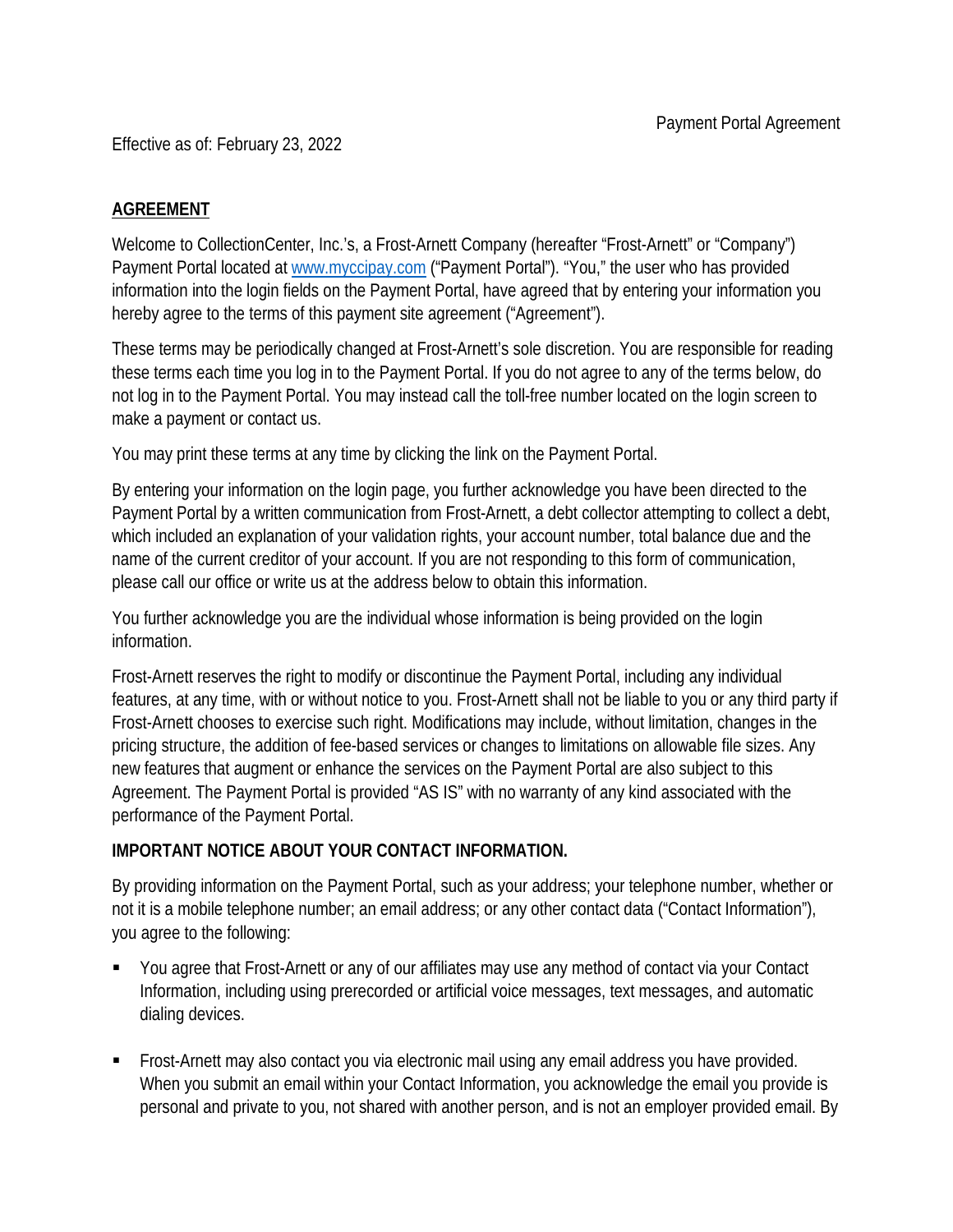submitting your email, you give Frost-Arnett permission to contact you about any debt(s) you have with Frost-Arnett via email. This consent applies to any debt(s) you have with Frost-Arnett from the point of disclosure until revocation of such consent. You understand and acknowledge the information Frost-Arnett will provide is private and it is your sole responsibility to maintain the privacy of any email communication you receive, including, but not limited to where you view your email or any unintended disclosure of information to any third party occurring beyond this point.

- You understand that in order to revoke your consent to be contacted via any particular Contact Information point, or if at any time any piece of your Contact Information is no longer private, or contact via any Contact Information point causes inconvenience to you, you must contact us and notify Frost-Arnett of this issue. You may revoke consent at any time by [submitting](mailto:submitting) a request at [www.myccipay.com](http://www.myccipay.com/) or calling Frost-Arnett at 1 (855) 287-7043.
- By submitting a telephone number, you acknowledge and agree that Frost-Arnett may contact you by telephone or by text message to the number you provide, whether or not the number is a mobile telephone number, which you understand could result in charges.
- YOU ARE NOT REQUIRED TO PROVIDE A MOBILE PHONE NUMBER. BY PROVIDING A MOBILE PHONE NUMBER YOU AGREE TO THESE TERMS. IF YOU DO NOT AGREE, PLEASE DO NOT PROVIDE A MOBILE PHONE NUMBER OR ELSE PROVIDE AN ALTERNATE NUMBER THAT IS NOT A MOBILE PHONE NUMBER.

**Electronic Communication Disclosure.** By providing an email address within your Contact Information, you consent to receive information about any account Frost-Arnett holds in your name and any other related documentation that could be provided in writing ("Account Information") to be delivered in electronic format. This consent applies specifically to your Account Information.

You are always entitled to receive a paper copy of your Account Information. You simply need to contact Frost-Arnett [through](mailto:through) our website at [www.myccipay.com.](http://www.myccipay.com/) Upon receipt of your notice, Frost-Arnett will mail a paper copy of any of the documents originally delivered in electronic format within 45 business days. You may also contact us at the above-listed contact points to revoke your overall consent to electronic communications. No fees shall be assessed against you if you choose to revoke your consent.

By providing your email address within your Contact Information, you further agree that you have access to the hardware and software requirements necessary to review, upload and/or print your Account Information. The software and hardware requirements include having a valid email address that is personal and private to you, along with the ability to open a PDF document through a free Adobe® or similar viewing program. If, at any time, you no longer have access to the necessary requirements, you agree to submit a request through our website at [www.myccipay.com](http://www.myccipay.com/) to update your Contact Information. You understand that Frost-Arnett will notify you if there is any change in the hardware or software requirements that could impact your ability to access electronically formatted documents. Your continued use of the electronic documents after such time will serve as reaffirmation that you have sufficient hardware/software to view such documents.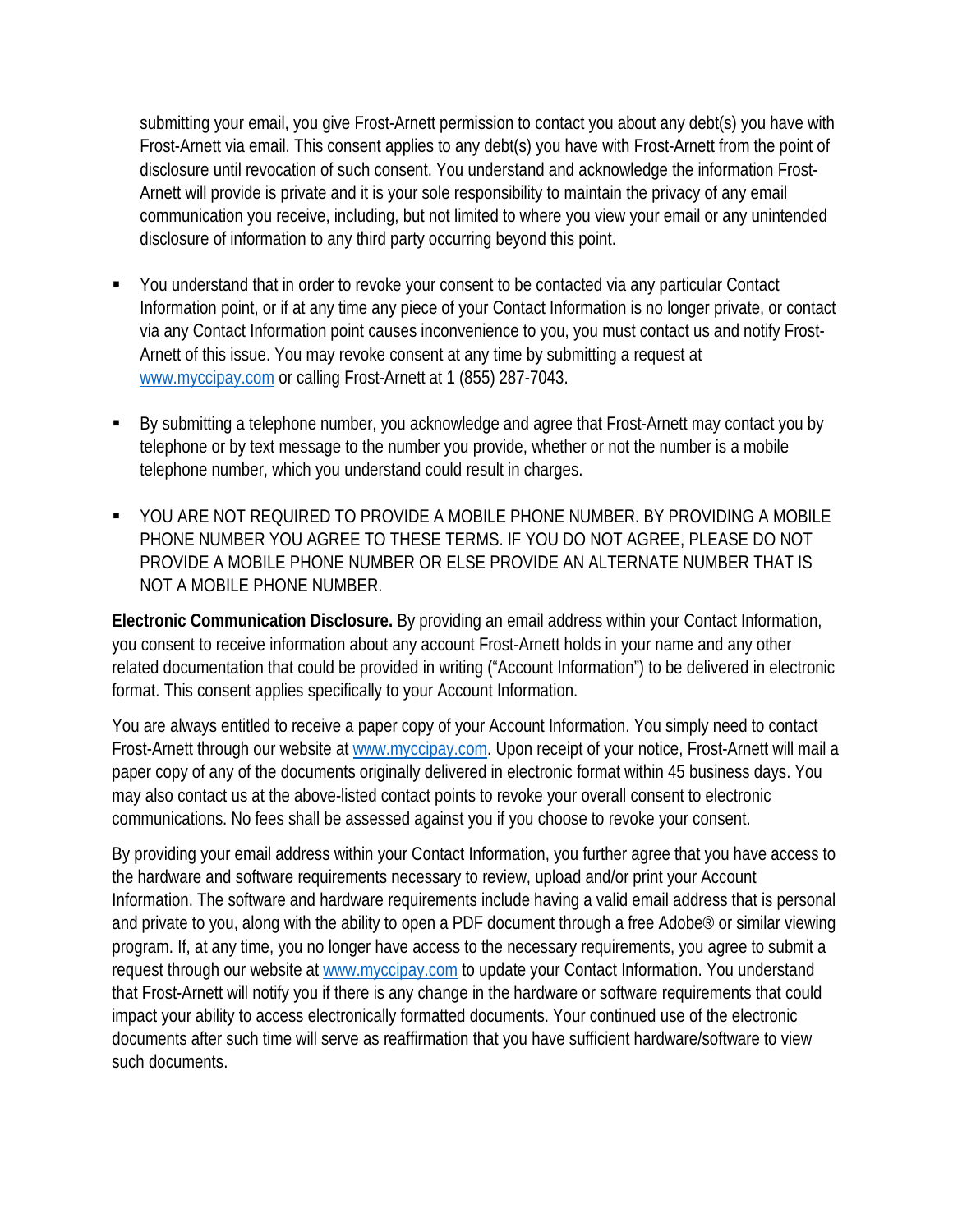**New Contact Information.** As long as your consent is valid, you understand you must notify Frost-Arnett of any change in your Contact Information. You take sole responsibility for failure to provide Frost-Arnett with updated Contact Information.

**Language Requirements.** Federal and state law require we provide certain disclosures regarding your rights. Please note this list does not contain a complete list of the rights consumers have under state and federal law.

- **Federal notice.** The information located on the Payment Portal is a communication from a debt collector and is an attempt to collect a debt. Any information obtained from the Payment Portal will be used for that purpose.
- **Prohibited states.** You may not use the Payment Portal if you are a resident of any of the following states: Hawaii. We also do not collect in the cities of Yonkers and Buffalo, New York, and Wilmington, Delaware. You are responsible for leaving the Payment Portal if you are resident of any of these prohibited states and/or cities.
- **California.** As required by law, you are hereby notified that a negative credit report reflecting on your credit record may be submitted to a credit reporting agency if you fail to fulfill the terms of your credit obligations. We will not submit a negative credit report to a credit reporting agency about this credit obligation until the expiration of the validation period that was included in the initial communication you received.

The state Rosenthal Fair Debt Collection Practices Act and the federal Fair Debt Collection Practices Act require that, except under unusual circumstances, collectors may not contact you before 8 a.m. or after 9 p.m. They may not harass you by using threats of violence or arrest or by using obscene language. Collectors may not use false or misleading statements or call you at work if they know or have reason to know that you may not receive personal calls at work. For the most part, collectors may not tell another person, other than your attorney or spouse, about your debt. Collectors may contact another person to confirm your location or enforce a judgment. For more information about debt collection activities, you may contact the Federal Trade Commission at 1- 877-FTC-HELP or www.ftc.gov.

Nonprofit credit counseling services may be available in the area.

 **Colorado.** Our local office address in Colorado is: 5819 Lockheed Ave, Loveland, CO 80538. Our local number in Colorado is: 800-338-8395.

FOR INFORMATION ABOUT THE COLORADO FAIR DEBT COLLECTION PRACTICES ACT, SEE [WWW.COAG.GOV/CAR.](http://www.coag.gov/CAR)

A consumer has the right to request in writing that a debt collector or collection agency cease further communication with the consumer. A written request to cease communication will not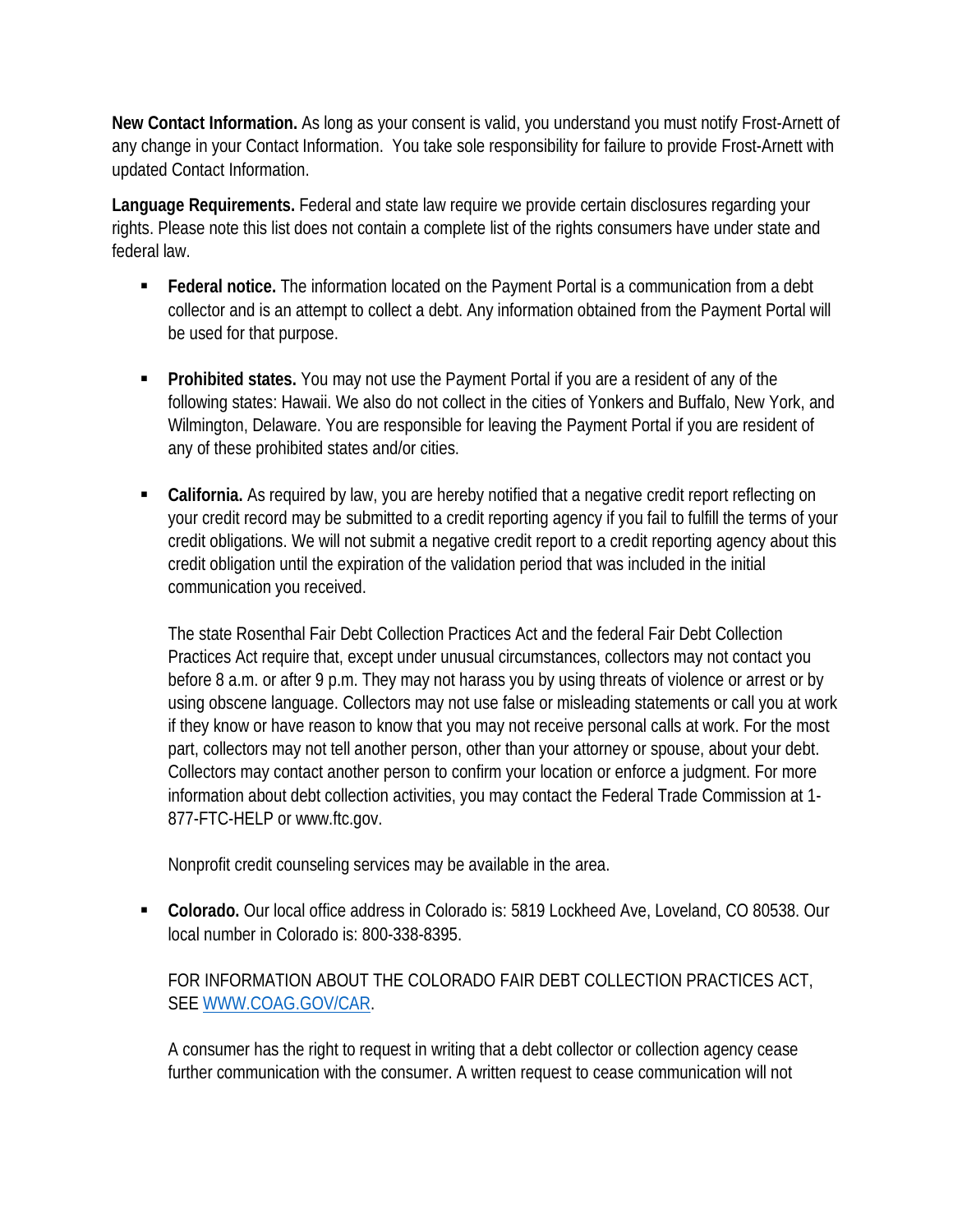prohibit the debt collector or collection agency from taking any other action authorized by law to collect the debt.

## **Massachusetts.**

NOTICE OF IMPORTANT RIGHTS. YOU HAVE THE RIGHT TO MAKE A WRITTEN OR ORAL REQUEST THAT TELEPHONE CALLS REGARDING YOUR DEBT NOT BE MADE TO YOU AT YOUR PLACE OF EMPLOYMENT. ANY SUCH ORAL REQUEST WILL BE VALID FOR ONLY TEN DAYS UNLESS YOU PROVIDE WRITTEN CONFIRMATION OF THE REQUEST POSTMARKED OR DELIVERED WITHIN SEVEN DAYS OF SUCH REQUEST. YOU MAY TERMINATE THIS REQUEST BY WRITING TO THE DEBT COLLECTOR.

## **New Mexico.**

If requested, Frost-Arnett will provide account information as required by New Mexico SB71. For more information on SB71, please see <https://www.nmlegis.gov/Sessions/21%20Regular/final/SB0071.pdf>

- **Nevada.** If the consumer pays or agrees to pay the debt or any portion of the debt, the payment or agreement to pay may be construed as: (1) an acknowledgment of the debt by the consumer; and (2) a waiver by the consumer of any applicable statute of limitations set forth in NRS 11.190 that otherwise precludes the collection of the debt; and (3) if the consumer does not understand or has questions concerning his/her legal rights or obligations relating to the debt, the debtor should seek legal advice.
- **Utah.** As required by Utah law, you are hereby notified that a negative credit report reflecting on your credit record may be submitted to a credit reporting agency if you fail to fulfill the terms of your credit obligations. We will not submit a negative credit report to a credit reporting agency about this credit obligation until the expiration of the validation period that was included in the initial communication you received.
- **Washington.** Washington requires you receive information about your account, which has been provided to you. If you need to get any information from us about your account that you did not see on the Payment Portal, please call us at our toll-free number anytime to obtain this information.

**Third-Party Content and Commercial Site.** The commercial site for Frost-Arnett that is located at www.frost-arnett.com ("Commercial Site"), includes, but is not limited to links to third party websites, commentary, posts, blogs or other documents, software, materials, and/or services provided by other parties ("Third Party Content") on the Commercial Site. Third Party Content may contain information or material that some people may find inappropriate or offensive. Third Party Content is not under Frost